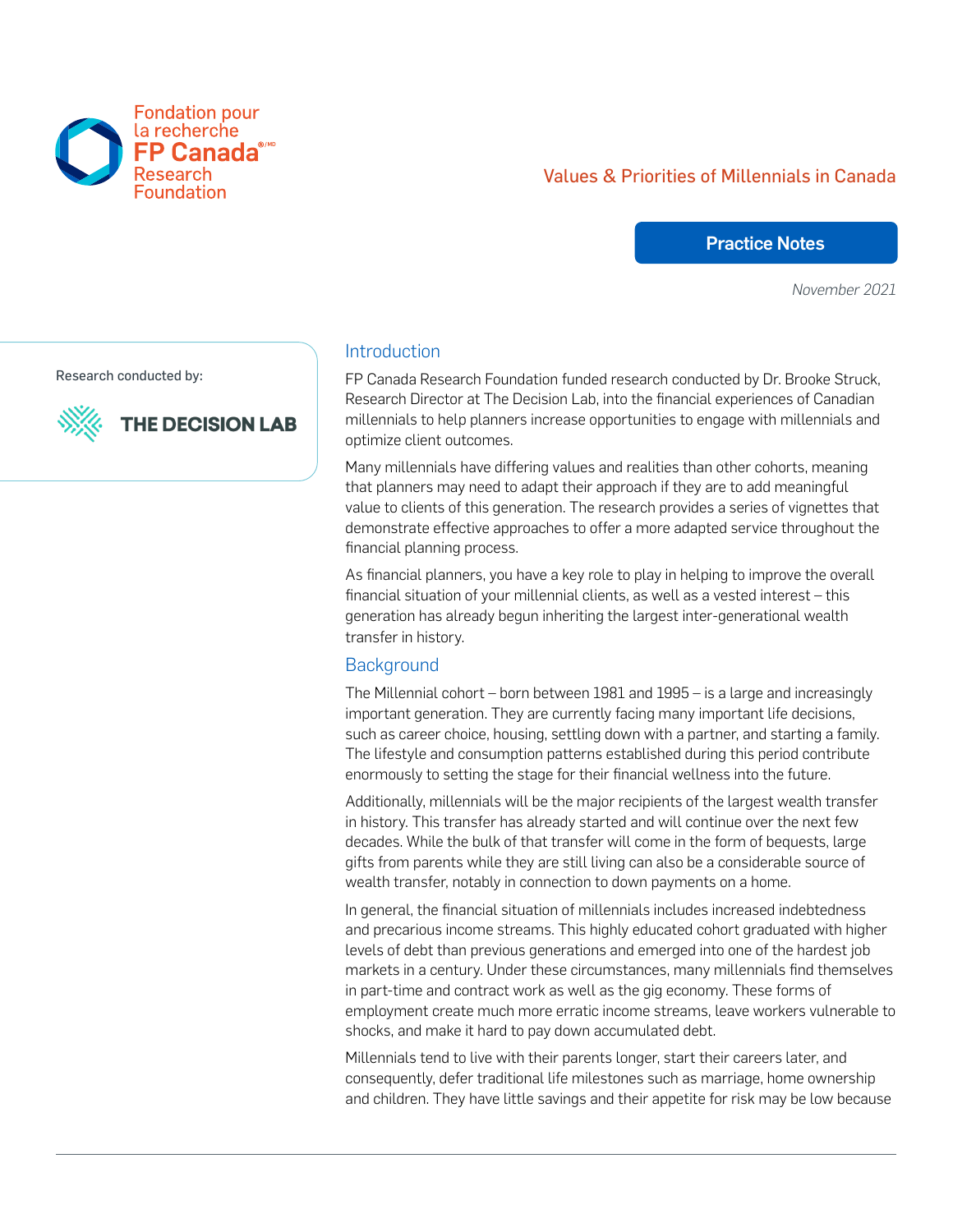they do not know if or when they might need those savings to bridge gaps in cashflow. Accordingly, their savings may not grow quickly, leaving them further behind in saving towards big goals such as home ownership and retirement.

Feeling that the material trappings of that traditional vision might be beyond their reach, and not just temporarily, many millennials are defining new markers of success, charting a course for themselves that looks quite different from the ideals of previous generations.

The values and priorities of millennials have, in some cases, shifted away from material possessions (more characteristic of Boomers and Gen X) and towards experiences and short-lived moments. Millennials may also have a strong sense of social responsibility, seeking to have their purchasing decisions, employment, lifestyle choices and investments reflect their values of equality, justice, and ecological responsibility.

## Tips for Practice

Financial planners should be aware of some of the unique challenges and opportunities of the millennial generation so that they can help optimize outcomes of engaging with this group. The practice tips provided in this section are summarized in four sections which generally map to the stages of the financial planning process: engaging the client, conducting discovery, making recommendations and supporting implementation.

#### 1. Engaging the Client

Planners should understand that millennials:

- readily engage with mobile technologies and digital tools. While they see an important role for human planners, they expect financial planning services to be delivered efficiently and conveniently, including through the use of virtual meeting tools.
- tend to have different markers of success than other cohorts; planners should understand their clients' definition of financial independence and success to determine a benchmark against which they can measure progress over the course of the engagement.
- want somebody to be "in their corner" -- someone they can rely on to act in their best interests as millennials tend to lack trust in large financial institutions. Planners should approach this cohort with particular sensitivity to their lack of trust, rather than through the lens of financial products and services because millennial clients are likely to be especially wary of professionals who offer them products or services that are not clearly a strong fit with their situation.
- may prioritize financial management and risk management services rather than the more traditional investment and retirement planning services.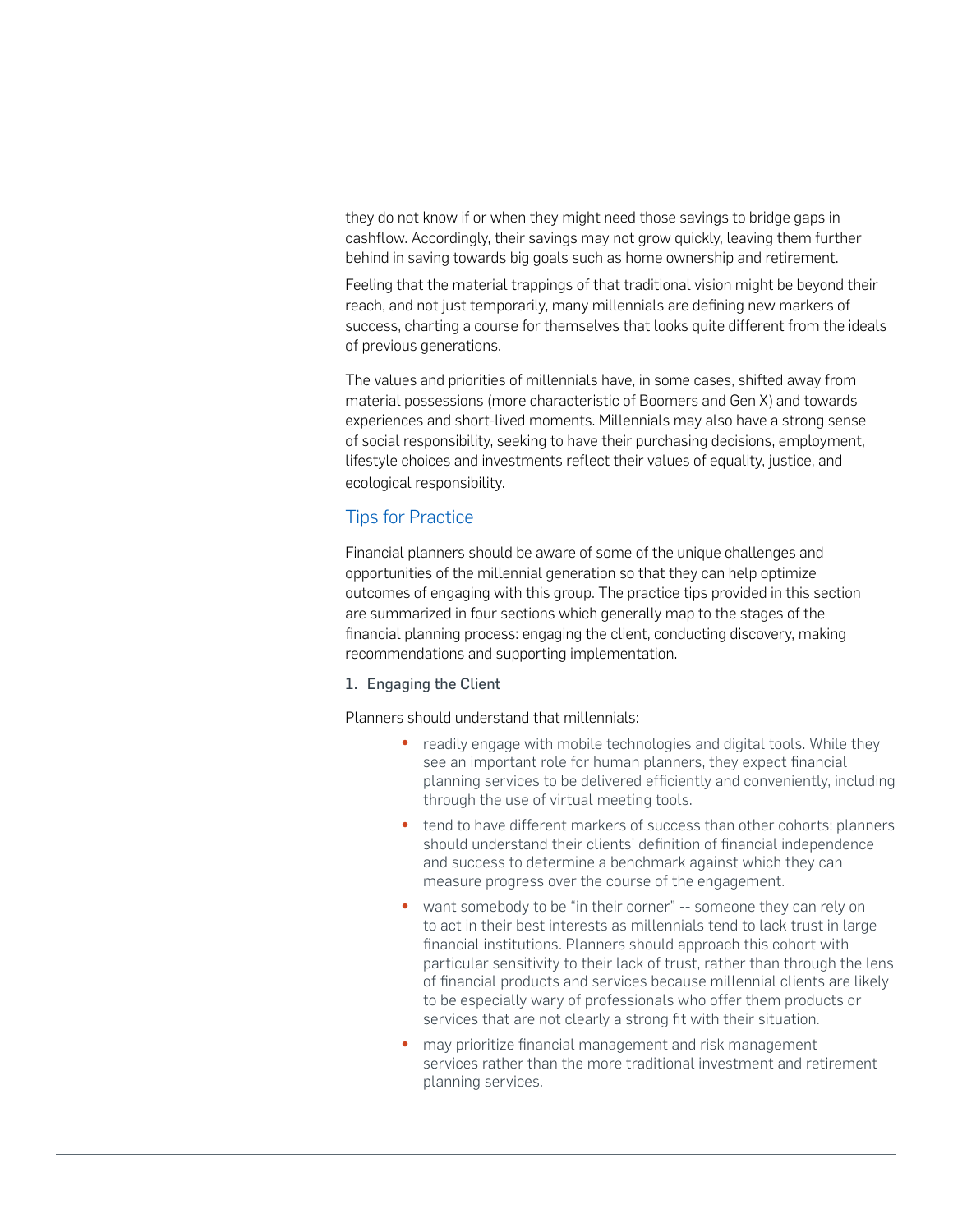- are not averse to paying fees providing they see value in the services provided; convenience and personalization are highly valued for this cohort.
	- may have parents who represent a significant percentage of planners' client base. Planners can help ensure the continuity of client relationships by showing interest and getting to know the millennial children of existing clients and demonstrating their genuine interest in getting to know what matters to the younger generation.
	- may feel their finances are controlling them. Gauge their self-efficacy toward achieving their goals by asking about their level of confidence in their ability to achieve the things they aspire to, even in the short-term.

#### 2. Conducting Discovery

#### Planners should:

- consider opportunities to work collaboratively with their millennial clients during the discovery process, including by leveraging online and virtual meeting tools.
- ask questions to understand where their clients might be encountering money challenges connected to income stability and volatility and to determine the extent that debt is dragging on their monthly cashflow.
- be mindful not to assume that a millennial who carries high debt or has low savings is lacking in financial literacy. Millennials may not be lacking in financial knowledge or discipline, but in opportunity.
- ask about existing risk protections in place to determine an appropriate level of contingency funds because traditional protections for sickness and job loss may not be available to many millennials.
- be supportive and non-judgemental even when the goals of their millennial clients conflict with planners' own views of what is important; millennials often define different goals for their lives.

#### 3. Making Recommendations and Developing the Financial Plan

#### Planners should:

- help clients who may be struggling with volatile income or significant debt by helping them shore up their day-to-day finances, including consolidating debts to minimize costs and streamlining repayments, before working towards longer-term goals.
- ensure tax filings are current where a client may be engaged in the gig economy to ensure receipt of income-tested benefits and credits, such as the HST/GST credit. If education-related debt exists, qualifying student loan interest is tax-deductible for up to five preceding years.
- consider that with housing inflation and precarious finances on the rise, renting can be a more financially viable and appropriate option for millennials than home ownership; growing wealth for their futures may need to be balanced with flexibility in the short term.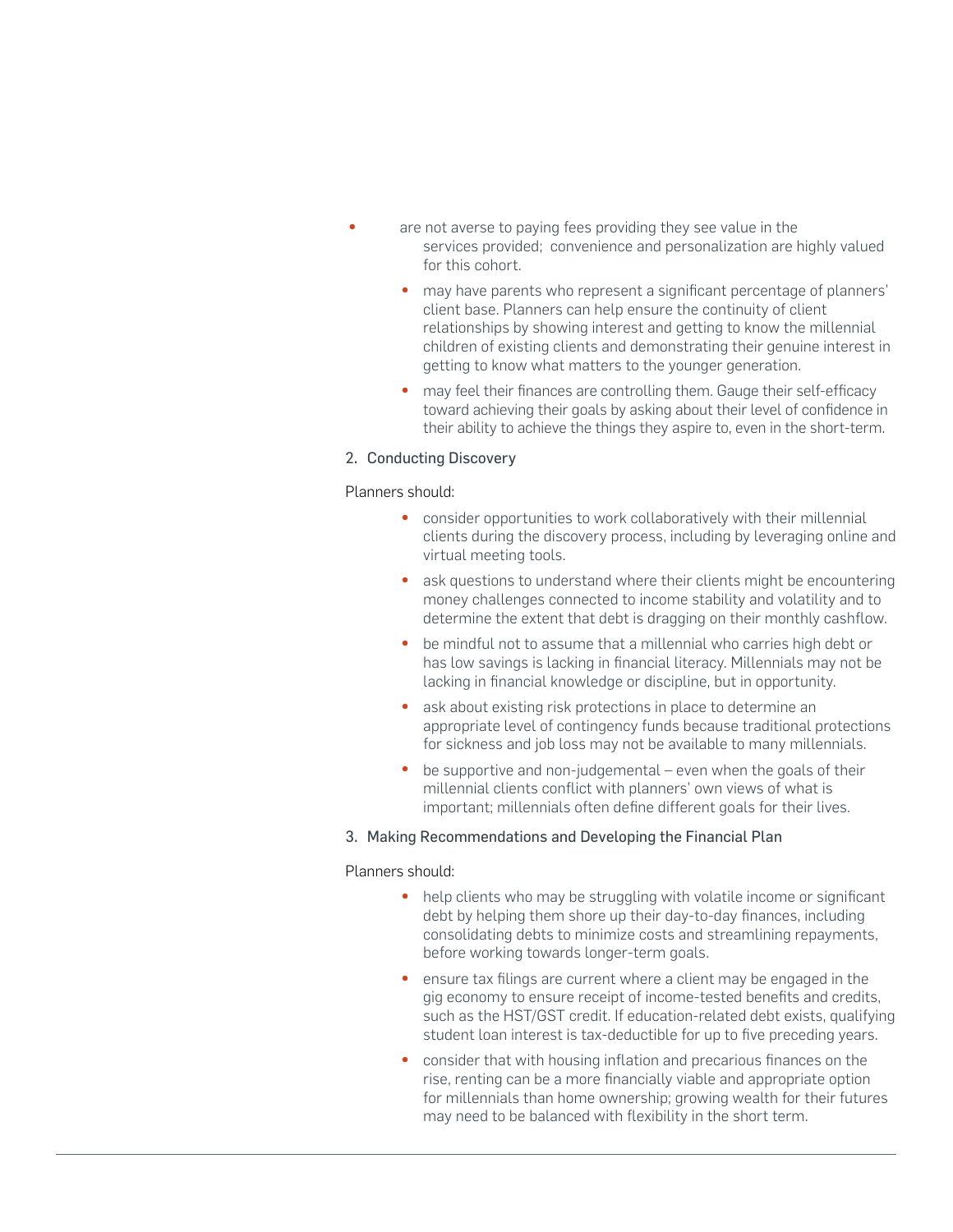- consider that where millennial clients may be struggling to get their careers firmly in place and where they may have unpredictable income, the more flexible TFSA may be better suited for savings than a RRSP.
- not assume that because millennials are young, they have long time horizons and therefore high tolerance for investment risk; they have grown up in an investment market with very high market volatility.
- remain aware that millennials with precarious income may rely more heavily on cash buffers in the form of emergency funds and liquid, risk-free investments.
- address insurance coverage for income protection and life insurance where resources to rely on may be lacking in the event of disability or premature death.
- place greater emphasis on inheritances and consider the possibility of inter-vivos gifts from parents, where appropriate.
- position any additional services offered when delivering the plan as optional but clearly valuable, to avoid the perception of a "hidden fee" (a service that's actually required rather than optional in order to unlock value) or "useless upsell" (a service that has little value to offer and is therefore perceived as being pushed on the client for other reasons), both of which will be poorly received by this value-seeking group.

#### 4. Supporting Implementation

#### To ensure a higher likelihood of financial plan success, planners can:

- keep an implementation schedule and send their millennial clients timely digital reminders along with key information.
- send millennial clients relevant articles or tips and other regular acknowledgements that show that planners are genuinely thinking of them and their well-being.
- build trust with millennials by demonstrating the social impact of their investments, where this is important.
- connect with millennials frequently to demonstrate the progress they are making toward their goals, which tend to be short term in nature. These may be quick check-ins via email, text, WhatsApp message or other means to show interest in helping them track their movement toward their goals.
- ask millennials to assess their financial confidence relative to the start of the engagement and ongoing throughout your relationship with them. This can help build trust and grow your relationship with them as they start to feel a greater sense of financial independence, and lead to greater opportunities to plan for longer-term financial goals once their foundation is secure.